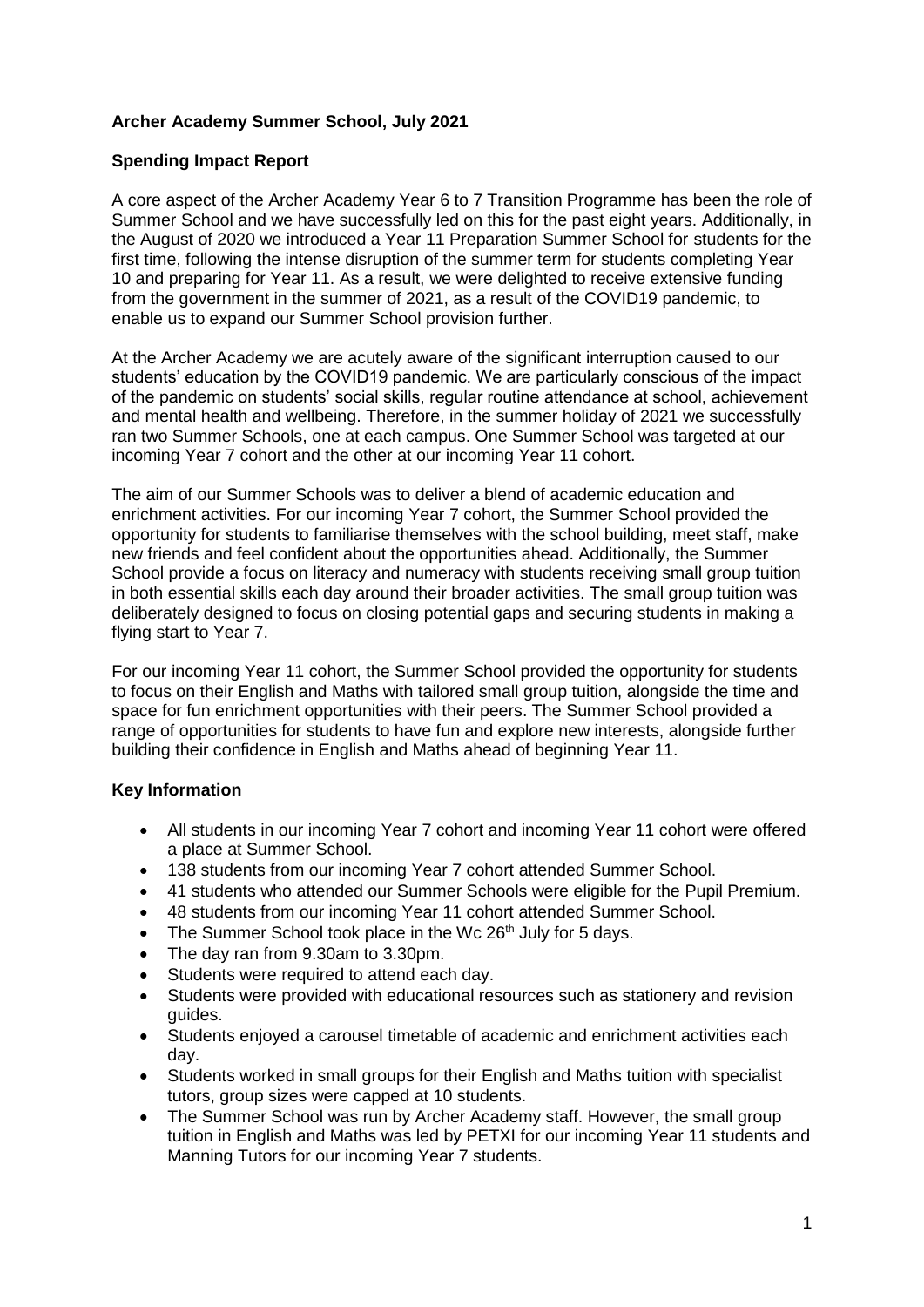• Students with an EHCP or identified additional needs were supported by a Teaching Assistant throughout the week.

## **Summary of the week's activities**

Alongside small group tuition in English and Maths, each day. Students enjoyed a range of enrichment activities such as:

- Rock Climbing
- Laser Tag
- Team Sports
- Dance
- Drama
- Hula Hooping
- Volley Ball
- Arts and Crafts
- Year 11 students enjoyed a trip Ten Bowling and to Nando's to celebrate their achievements at the end of the week.
- Year 7 students were each given their own copy of a Poetry Anthology used within their classes.
- The parents of Year 7 students were invited to a celebratory assembly and Showcase at the end of the week.

#### **Attendance**

The Summer School was well attended but particularly by our incoming Year 7 cohort. Issues surrounding self isolation requirements and COVID did have an impact on attendance for all students.

|           | <b>Expected</b> | <b>Actual</b> |
|-----------|-----------------|---------------|
| Monday    | 186             | 165           |
| Tuesday   | 186             | 167           |
| Wednesday | 186             | 142           |
| Thursday  | 186             | 138           |
| Friday    | 186             | 161           |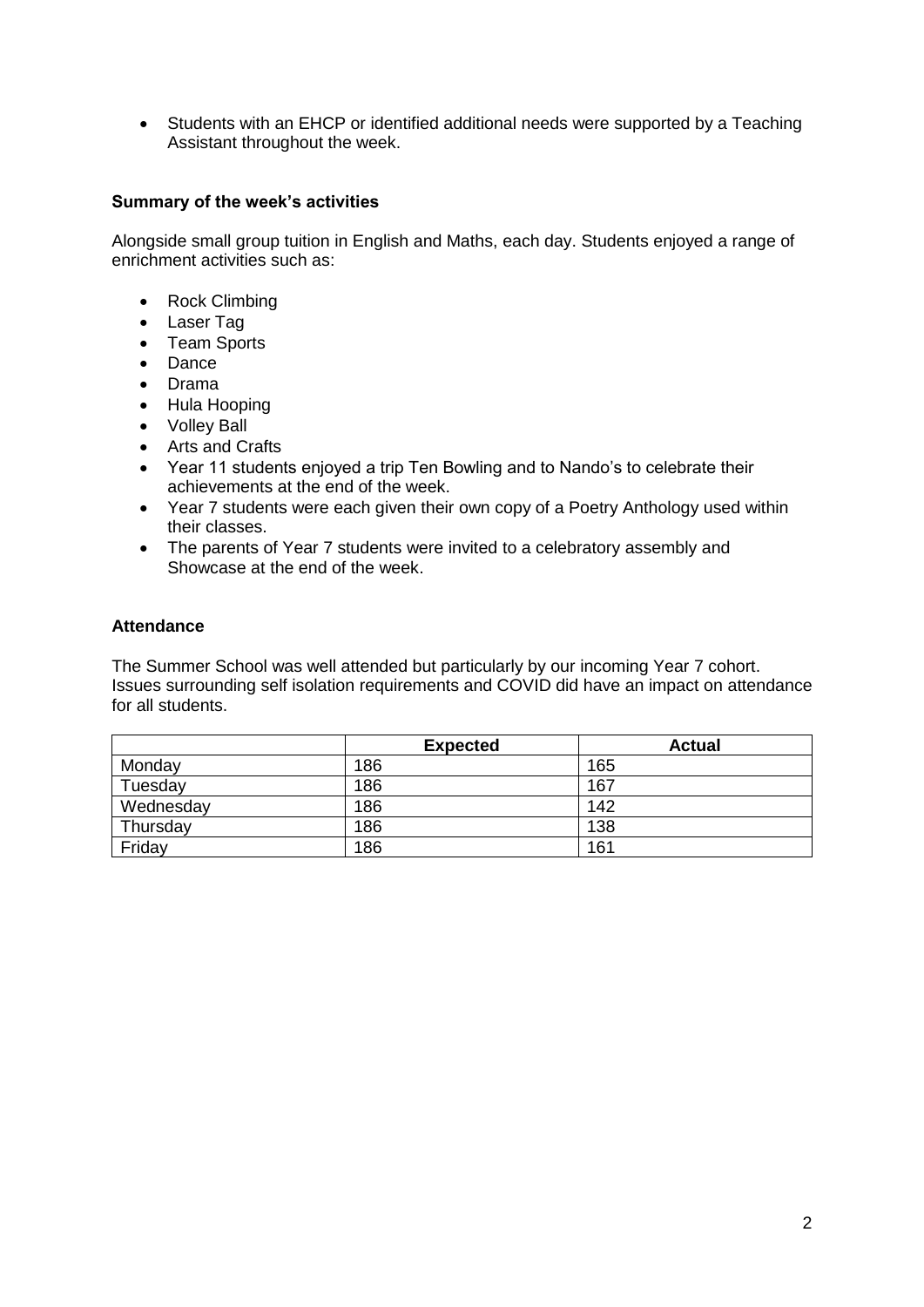# **Funding**

The school did not charge parents for any aspect of the Summer School. Government funding was established around student attendance and this enabled us to run an extended programme across two cohorts.

### **Summer School 2021**

|                                                                             | Year 11 Spend               | <b>Year 7 Spend</b>         | <b>Total</b>       |
|-----------------------------------------------------------------------------|-----------------------------|-----------------------------|--------------------|
|                                                                             | <b>Total</b><br>$\mathbf f$ | <b>Total</b><br>$\mathbf f$ | <b>Total spend</b> |
| <b>Teaching staff</b>                                                       | 10,358                      | 11,109                      | 21,467             |
| <b>Support Staff</b>                                                        | $\mathbf 0$                 | 1,886                       | 1,886              |
| <b>External Specialist Small Group</b><br><b>English and Maths Tuitiion</b> | 6,200                       | 4,388                       | 10,588             |
| <b>Specialist Activities</b>                                                | 131                         | 261                         | 392                |
| <b>Specialist Activities</b>                                                | $\mathbf 0$                 | 650                         | 650                |
| <b>Trips</b>                                                                | 563                         | $\boldsymbol{0}$            | 563                |
| <b>Educational Resouces</b>                                                 | $\boldsymbol{0}$            | 1,496                       | 1,496              |
|                                                                             | £17,251                     | £19,789                     | £37,041            |

**Total Spend**: £37040.53

#### **Evaluation**

The Summer Schools for both cohorts were successful and much enjoyed by staff and students. These Summer Schools felt particularly important owing to the disruption experienced by students.